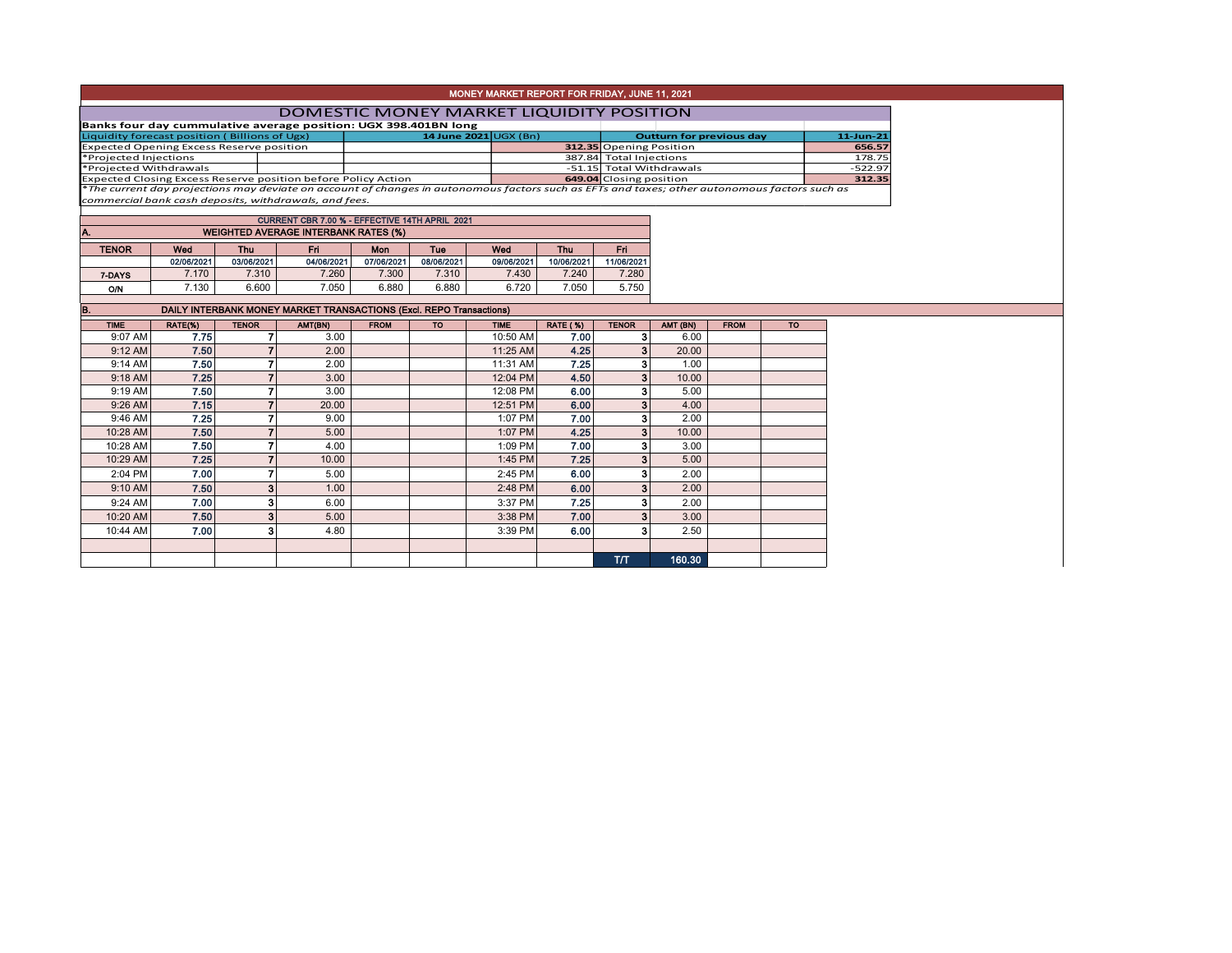C. CBR AND THE 7- DAY WAR INTERBANK RATES



• Overnight WAR -7-day WAR - CBR rate -Upper bound -Lower bound

| MONETARY POLICY OPERATIONS MATURITIES PROFILE: (17-JUNE 2021 - 15-JULY 2021)<br>D. |                          |                            |                                                                                                                                                                                                                                                                                                                                                                                           |             |                |              |  |  |  |  |  |  |
|------------------------------------------------------------------------------------|--------------------------|----------------------------|-------------------------------------------------------------------------------------------------------------------------------------------------------------------------------------------------------------------------------------------------------------------------------------------------------------------------------------------------------------------------------------------|-------------|----------------|--------------|--|--|--|--|--|--|
| <b>DATE</b>                                                                        | <b>THUR</b>              | <b>THUR</b><br><b>THUR</b> |                                                                                                                                                                                                                                                                                                                                                                                           | <b>THUR</b> | <b>THUR</b>    | <b>TOTAL</b> |  |  |  |  |  |  |
|                                                                                    | 17-Jun-21                | 24-Jun-21                  | 01-Jul-21                                                                                                                                                                                                                                                                                                                                                                                 | 08-Jul-21   | 15-Jul-21      |              |  |  |  |  |  |  |
| <b>REPO</b>                                                                        | 579.78                   | $\overline{\phantom{a}}$   | $\overline{\phantom{a}}$                                                                                                                                                                                                                                                                                                                                                                  | -           | $\overline{ }$ | 579.78       |  |  |  |  |  |  |
| <b>REV REPO</b>                                                                    | $\overline{\phantom{a}}$ | -                          | $\overline{\phantom{a}}$                                                                                                                                                                                                                                                                                                                                                                  | ۰           |                |              |  |  |  |  |  |  |
| <b>DEPO AUCT</b>                                                                   | 72.10                    | 139.30                     | 506.30                                                                                                                                                                                                                                                                                                                                                                                    | 37.06       | 282.19         | 1,036.95     |  |  |  |  |  |  |
| <b>TOTALS</b>                                                                      | 651.88                   | 139.30                     | 506.30                                                                                                                                                                                                                                                                                                                                                                                    | 37.06       | 282.19         | 1.616.73     |  |  |  |  |  |  |
|                                                                                    |                          |                            | $\mathcal{L}_{\mathcal{L}}$ and $\mathcal{L}_{\mathcal{L}}$ and $\mathcal{L}_{\mathcal{L}}$ and $\mathcal{L}_{\mathcal{L}}$ and $\mathcal{L}_{\mathcal{L}}$ and $\mathcal{L}_{\mathcal{L}}$ and $\mathcal{L}_{\mathcal{L}}$ and $\mathcal{L}_{\mathcal{L}}$ and $\mathcal{L}_{\mathcal{L}}$ and $\mathcal{L}_{\mathcal{L}}$ and $\mathcal{L}_{\mathcal{L}}$ and $\mathcal{L}_{\mathcal{L$ |             |                |              |  |  |  |  |  |  |

Total O/S Deposit Auction balances held by BOU up to 05 august 2021: UGX 1,186 BN Total O/S Repo, Reverse Repo & Deposit Auction balances held by BOU: UGX 1,766 BN

| (EI) STOCK OF TREASURY SECURITIES |                                                                                       |                |                  |                 | Eii)<br><b>MONETARY POLICY MARKET OPERATIONS</b> |                                                |               |            |              |                 |  |  |  |  |
|-----------------------------------|---------------------------------------------------------------------------------------|----------------|------------------|-----------------|--------------------------------------------------|------------------------------------------------|---------------|------------|--------------|-----------------|--|--|--|--|
|                                   | LAST TBIILS ISSUE DATE: 04-JUNE-2021                                                  |                |                  |                 |                                                  | (VERTICAL REPOS, REV-REPOS & DEPOSIT AUCTIONS) |               |            |              |                 |  |  |  |  |
|                                   | On-the-run O/S T-BILL STOCKs (Bns-UGX)                                                |                | 6.735.07         | 14/06/2021      | OMO                                              | <b>ISSUE DATE</b>                              | <b>AMOUNT</b> | <b>WAR</b> | <b>RANGE</b> | <b>TENOR</b>    |  |  |  |  |
|                                   | On-the-run O/S T-BONDSTOCKs(Bns-UGX)                                                  |                | 19,201.78        | 14/06/2021 REPO |                                                  | $10$ -May                                      | 600.50        | 7.000      |              | 3               |  |  |  |  |
|                                   | <b>TOTAL TBILL &amp; TBOND STOCK- UGX</b>                                             |                | 25,936.85        |                 | <b>REPO</b>                                      | 11-May                                         | 283.00        | 7.000      |              | $\overline{2}$  |  |  |  |  |
| O/S=Outstanding                   |                                                                                       |                |                  |                 | <b>DAUT</b>                                      | 14-May -                                       | 26.75         | 7.662      |              | 55              |  |  |  |  |
| <b>MATURITY</b>                   | <b>TOTAL STOCK</b>                                                                    | <b>YTM (%)</b> | <b>CHANGE IN</b> |                 | <b>DAUT</b>                                      | 14-May -                                       | 9.95          | 7.326      |              | 27              |  |  |  |  |
|                                   | (BN UGX)                                                                              | AT CUT OFF*    | <b>YTM</b> (+/-) |                 | <b>REPO</b>                                      | $14$ -May $-$                                  | 742.00        | 7.000      |              | $6\phantom{1}6$ |  |  |  |  |
| 91                                | 66.29                                                                                 | 6.874          | $-0.129$         |                 | <b>REPO</b>                                      | $17$ -May -                                    | 95.00         | 7.000      |              | 3               |  |  |  |  |
| 182                               | 410.40                                                                                | 9.501          | 0.000            |                 | DAUT                                             | 20-May -                                       | 278.96        | 7.536      |              | 56              |  |  |  |  |
| 364                               | 6.258.38                                                                              | 10.500         | $-0.200$         |                 | <b>DAUT</b>                                      | 20-May -                                       | 2.98          | 7.328      |              | 28              |  |  |  |  |
| 2YR                               |                                                                                       | 11.500         | $-1.500$         |                 | <b>REPO</b>                                      | 20-May                                         | 441.00        | 7.000      |              | $\overline{7}$  |  |  |  |  |
| 3YR                               |                                                                                       | 12.800         | $-1.197$         |                 | <b>REPO</b>                                      | 21-May                                         | 305.00        | 7.000      |              | 6               |  |  |  |  |
| 5YR                               | 1.589.27                                                                              | 15.100         | $-1.400$         |                 | <b>REPO</b>                                      | 25-May                                         | 222.09        | 7.000      |              | $\overline{2}$  |  |  |  |  |
| <b>10YR</b>                       | 9.147.22                                                                              | 13.739         | $-2.231$         |                 | <b>REPO</b>                                      | 26-Mayl                                        | 136.00        | 7.000      |              | 1               |  |  |  |  |
| 15YR                              | 7.447.58                                                                              | 14.400         | $-1.700$         |                 | <b>DAUT</b>                                      | $27$ -May                                      | 35.70         | 7.649      |              | 56              |  |  |  |  |
| <b>20YR</b>                       | 1.017.70                                                                              | 16.990         | $-0.510$         |                 | <b>DAUT</b>                                      | 27-May                                         | 44.05         | 7.316      |              | 28              |  |  |  |  |
|                                   | Cut OFF is the lowest price/ highest yield that satisfies the auction awarded amount. |                |                  |                 | <b>REPO</b>                                      | 27-May                                         | 949.00        | 7.000      |              | 8               |  |  |  |  |
|                                   |                                                                                       |                |                  |                 | <b>DAUT</b>                                      | $04 - Jun$                                     | 83.03         | 7.743      |              | 55              |  |  |  |  |
|                                   |                                                                                       |                |                  |                 | <b>REPO</b>                                      | $04 - Jun$                                     | 701.00        | 7.000      |              | 6               |  |  |  |  |
|                                   |                                                                                       |                |                  |                 | <b>REPO</b>                                      | $07 - Jun$                                     | 283.00        | 7.000      |              | 3               |  |  |  |  |
|                                   |                                                                                       |                |                  |                 | <b>DAUT</b>                                      | $10 - Jun$                                     | 9.94          | 7.552      |              | 28              |  |  |  |  |
|                                   |                                                                                       |                |                  |                 | <b>DAUT</b>                                      | 10-Jun                                         | 28.88         | 7.604      |              | 56              |  |  |  |  |
|                                   |                                                                                       |                |                  |                 | <b>REPO</b>                                      | $10 - Jun$                                     | 579.00        | 7.000      |              | $\overline{7}$  |  |  |  |  |
|                                   |                                                                                       |                |                  |                 |                                                  | WAR-Weighted Average Rate                      |               |            |              |                 |  |  |  |  |